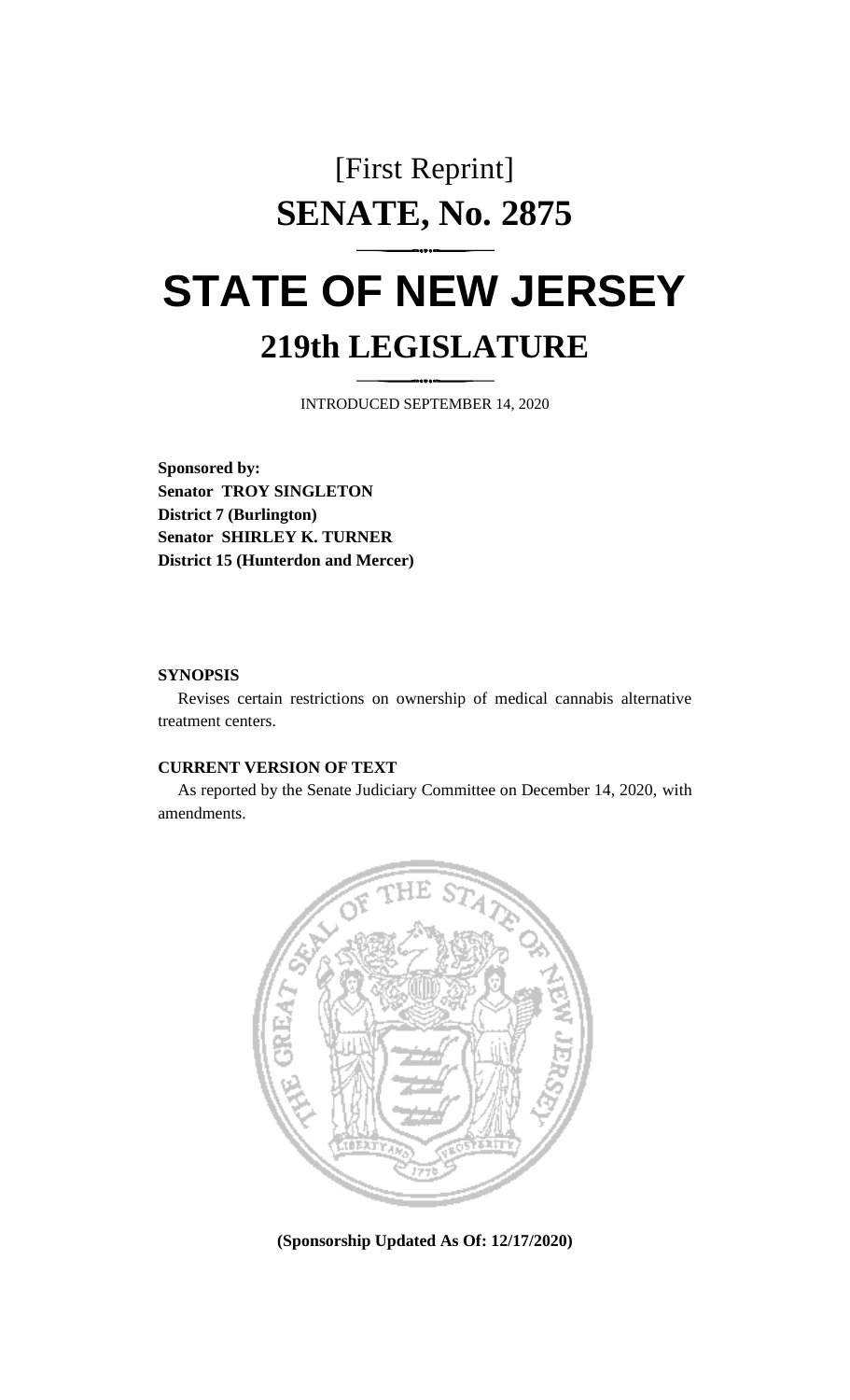**AN ACT** concerning medical cannabis and amending P.L.2009, c.307. **BE IT ENACTED** *by the Senate and General Assembly of the State of New Jersey:* 1. Section 7 of P.L.2009, c.307 (C.24:6I-7) is amended to read as follows: 7. a. (1) The commission shall accept applications from entities for permits to operate as medical cannabis cultivators, medical cannabis manufacturers, and medical cannabis dispensaries. For the purposes of this section, the term "permit" shall be deemed to include a conditional permit issued pursuant to subsection d. of section 11 of P.L.2019, c.153 (C.24:6I-7.1) and any permit issued to a microbusiness pursuant to subsection e. of section 11 of P.L.2019, c.153 (C.24:6I-7.1). (2) (a) For a period of 18 months after the effective date of P.L.2019, c.153 (C.24:6I-5.1 et al.): (i) no applicant may concurrently hold more than one permit issued by the commission pursuant to this section, regardless of type; and (ii) there shall be no more than 28 active medical cannabis cultivator permits, including medical cannabis cultivator permits deemed to be held by alternative treatment centers issued a permit prior to the effective date of P.L.2019, c.153 (C.24:6I-5.1 et al.) and medical cannabis cultivator permits deemed to be held by alternative treatment centers issued a permit subsequent to the effective date of P.L.2019, c.153 (C.24:6I-5.1 et al.) pursuant to an application submitted prior to the effective date of P.L.2019, c.153 (C.24:6I-5.1 et al.); provided that medical cannabis cultivator permits issued to microbusinesses pursuant to subsection e. of section 11 of P.L.2019, c.153 (C.24:6I-7.1) shall not count toward this limit. (b) Commencing 18 months after the effective date of P.L.2019, c.153 (C.24:6I-5.1 et al.), a permit holder shall be authorized to concurrently hold a medical cannabis cultivator permit, a medical cannabis manufacturer permit, and a medical cannabis dispensary permit, provided that no permit holder shall be authorized to concurrently hold more than one permit of each type. The permit holder may submit an application for a permit of any type that the permit holder does not currently hold prior to the expiration of the 18- month period described in subparagraph (a) of this paragraph, provided that no additional permit shall be awarded to the permit holder during the 18 month period. (c) The provisions of subparagraph (a) of this paragraph shall not

**Matter underlined thus is new matter.**

**Matter enclosed in superscript numerals has been adopted as follows: Senate SJU committee amendments adopted December 14, 2020.**

**EXPLANATION – Matter enclosed in bold-faced brackets [thus] in the above bill is not enacted and is intended to be omitted in the law.**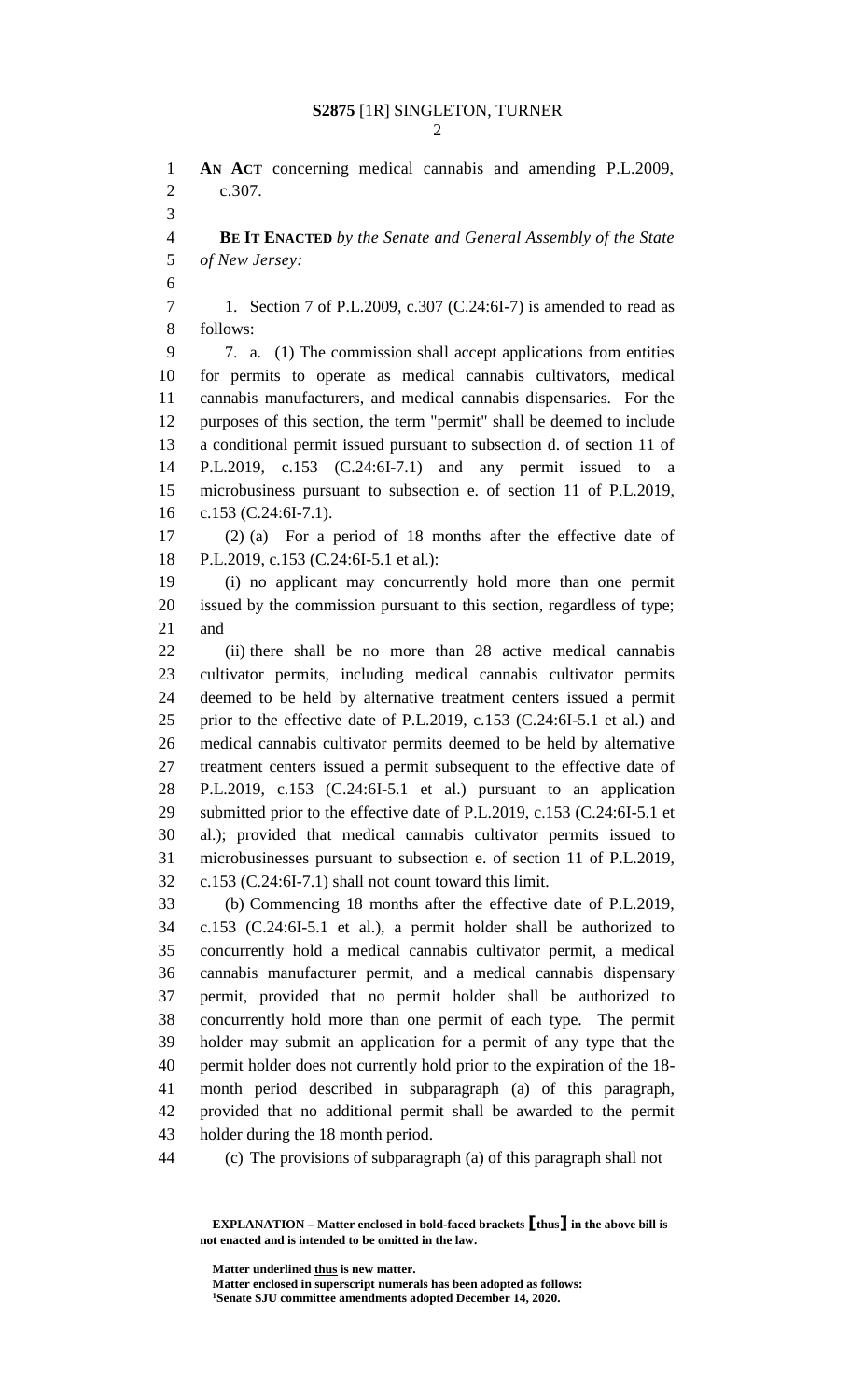apply to any alternative treatment center that was issued a permit prior to the effective date of P.L.2019, c.153 (C.24:6I-5.1 et al.), to any alternative treatment center that was issued a permit after the effective date of P.L.2019, c.153 (C.24:6I-5.1 et al.) pursuant to an application 5 submitted prior to the effective date of P.L.2019, c.153 (C.24:6I-5.1 et al.), to one of the four alternative treatment centers issued a permit pursuant to an application submitted after the effective date of P.L.2019, c.153 (C.24:6I-5.1 et al.) pursuant to a request for applications published in the New Jersey Register prior to the effective date of P.L.2019, c.153 (C.24:6I-5.1 et al.) that are expressly exempt from the provisions of subsubparagraph (i) of subparagraph (a) of this paragraph, or to one of the three alternative treatment centers issued a 13 permit pursuant to section 11 of P.L.2019, c.153 (C.24:6I-7.1) that are expressly exempt from the provisions of subsubparagraph (i) of subparagraph (a) of this paragraph, which alternative treatment centers shall be deemed to concurrently hold a medical cannabis cultivator permit, a medical cannabis manufacturer permit, and a medical cannabis dispensary permit, and shall be authorized to engage in any conduct authorized pursuant to those permits in relation to the cultivation, manufacturing, and dispensing of medical cannabis.

21 (d) (i) No entity may be issued or concurrently hold more than one medical cannabis cultivator permit, one medical cannabis manufacturer permit, or one medical cannabis dispensary permit at one time, and no medical cannabis dispensary shall be authorized to establish a satellite location on or after the effective date of P.L.2019, c.153 (C.24:6I-5.1 et al.), except that an alternative treatment center that was issued a permit prior to the effective date of P.L.2019, c.153 (C.24:6I-5.1 et al.) or that was issued a permit after the effective date of P.L.2019, c.153 (C.24:6I-5.1 et al.) pursuant to an application submitted prior to the effective date of P.L.2019, c.153 (C.24:6I-5.1 et al.) shall be authorized to maintain up to two satellite dispensaries, including any satellite dispensary that was approved pursuant to an application submitted prior to or within 18 months after the effective date of P.L.2019, c.153 (C.24:6I-5.1 et al.). The three alternative treatment centers issued permits pursuant to section 11 of P.L.2019, c.153 (C.24:6I-7.1) that are expressly exempt from the provisions of subsubparagraph (i) of subparagraph (a) of this paragraph shall be authorized to establish and maintain up to one satellite dispensary location, provided that the satellite dispensary was approved pursuant to an application submitted within 18 months after the effective date of P.L.2019, c.153 (C.24:6I-5.1 et al.).

42 (ii) Notwithstanding the provisions of subsubparagraph (i) of this subparagraph, an **<sup>1</sup>** investor,**<sup>1</sup>** investor group **<sup>1</sup>** , **1** or **<sup>1</sup> [**a**] 1** fund **<sup>1</sup> [**formed for the sole and express purpose of providing**]** that provides significant**<sup>1</sup>** financial **<sup>1</sup> [**and**]** or**<sup>1</sup>** technical assistance or the <sup>1</sup> significant<sup>1</sup> use of intellectual property <sup>1</sup>, or a combination thereof,<sup>1</sup> to an applicant for a medical cannabis dispensary permit, which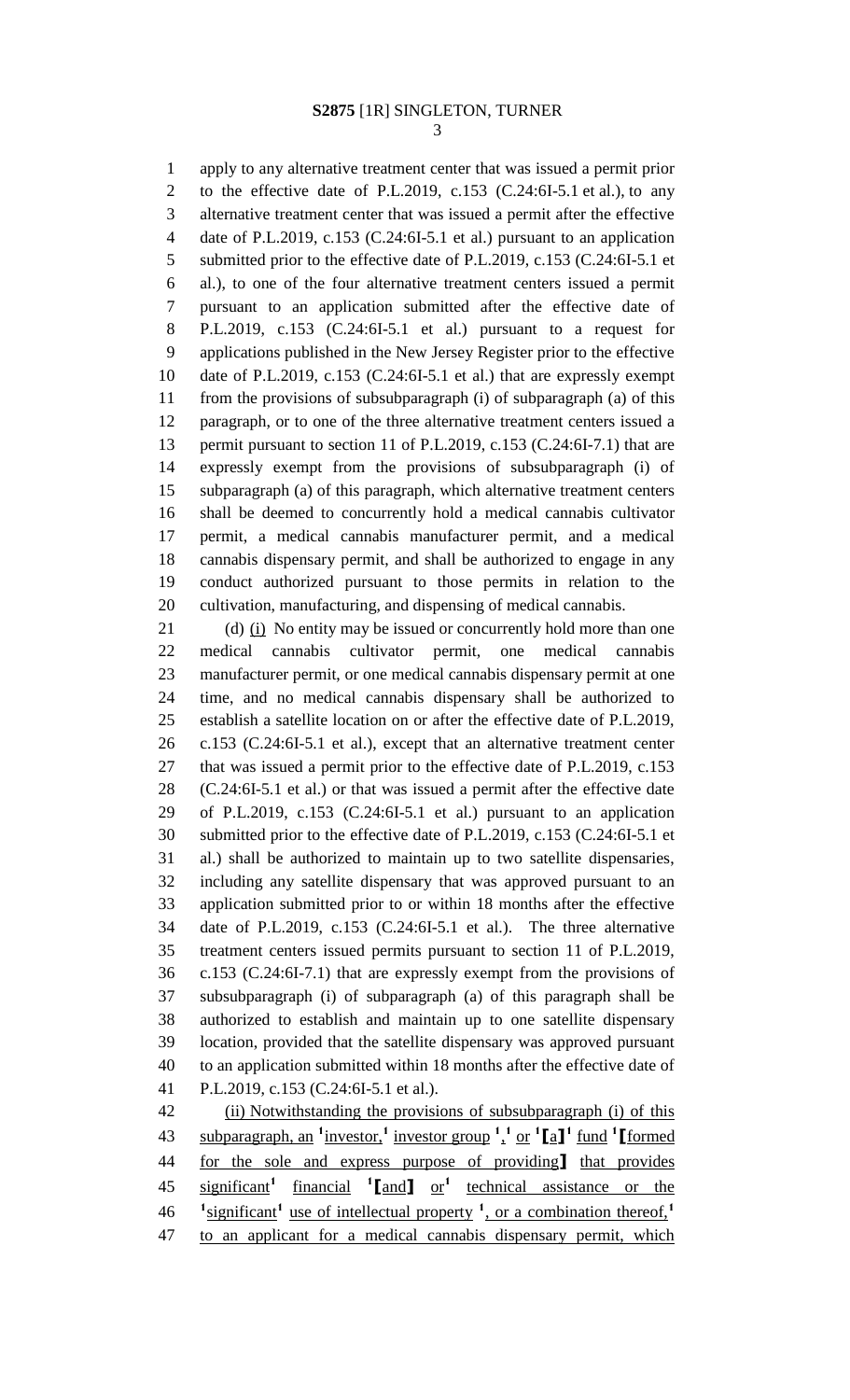4

1 applicant <sup>1</sup>[that]<sup>1</sup> has been certified as a minority business pursuant to 2 P.L.1986, c.195 (C.52:27H-21.18 et seq.), a women's business 3 pursuant to P.L.1986, c.195 (C.52:27H-21.18 et seq.) <sup>1</sup>,<sup>1</sup> or <sup>1</sup>[that]<sup>1</sup> is 4 a disabled-veterans' business, as defined in section 2 of P.L.2015, 5 c.116 (C.52:32-31.2), may own up to a 40 percent interest in up to 10 6 entities that have been issued a medical cannabis dispensary permit, 7 provided that <sup>1</sup> each such medical cannabis dispensary is a certified minority or women's business or a disabled-veterans' business, and**<sup>1</sup>** 8 9 the terms of the agreement to <sup>1</sup> provide significant<sup>1</sup> financial or 10 technical assistance or the <sup>1</sup> significant<sup>1</sup> use of intellectual property, <sup>1</sup> or 11 a combination thereof,<sup>1</sup> whether provided in the form of equity, a loan, 12 or otherwise, including interest rates, returns, and fees, are 13 commercially reasonable based on the terms generally provided to 14 comparable businesses. The terms of the agreement for the provision 15 of <sup>1</sup> significant<sup>1</sup> financial or technical assistance or the <sup>1</sup> significant<sup>1</sup> use 16 of intellectual property <sup>1</sup>, or a combination thereof,<sup>1</sup> may include 17 performance, quality, and other requirements as a condition of 18 providing the financial or technical assistance or use of intellectual 19 property. 20 <sup>1</sup>An applicant for a medical cannabis dispensary permit that 21 receives significant financial or technical assistance or the significant 22 use of intellectual property under this subsubparagraph shall pay back 23 to the investor, investor group, or fund the full value of the financial or 24 technical assistance or intellectual property provided under the 25 agreement, plus any applicable interest and fees, within seven years 26 after the date the applicant entered into the agreement for the provision 27 of significant financial or technical assistance or significant use of 28 intellectual property, but no earlier than three years after the date of 29 the agreement. An investor, investor group, or fund that has acquired 30 an ownership interest in one or more entities that have been issued a 31 medical cannabis dispensary permit as authorized under this 32 subsubparagraph may maintain the ownership interest after the date 33 the full value of the financial or technical assistance or use of 34 intellectual property provided under the agreement, plus interest and 35 fees, has been repaid by the applicant that received the assistance or use of intellectual property.**<sup>1</sup>** 36 37 In no case may the controlling interest in the entity that holds **11**  $\text{the}$  **1**  $\text{a}$ <sup>1</sup> medical cannabis dispensary permit <sup>1</sup> in which an investor, 39 investor group, or fund owns an interest as authorized under this 40 subsubparagraph<sup>1</sup> revert to the <sup>1</sup> investor,<sup>1</sup> investor group  $\frac{1}{2}$  or fund in 41 the event of a default or failure by the certified minority or women's 42 business or disabled-veterans' business, as applicable, and any such 43 controlling interest may only be transferred to a certified minority or 44 women's business or a disabled-veterans' business. An entity issued a medical cannabis cultivator, **<sup>1</sup>**medical cannabis**<sup>1</sup>** 45 46 manufacturer, or <sup>1</sup> medical cannabis<sup>1</sup> dispensary permit, or an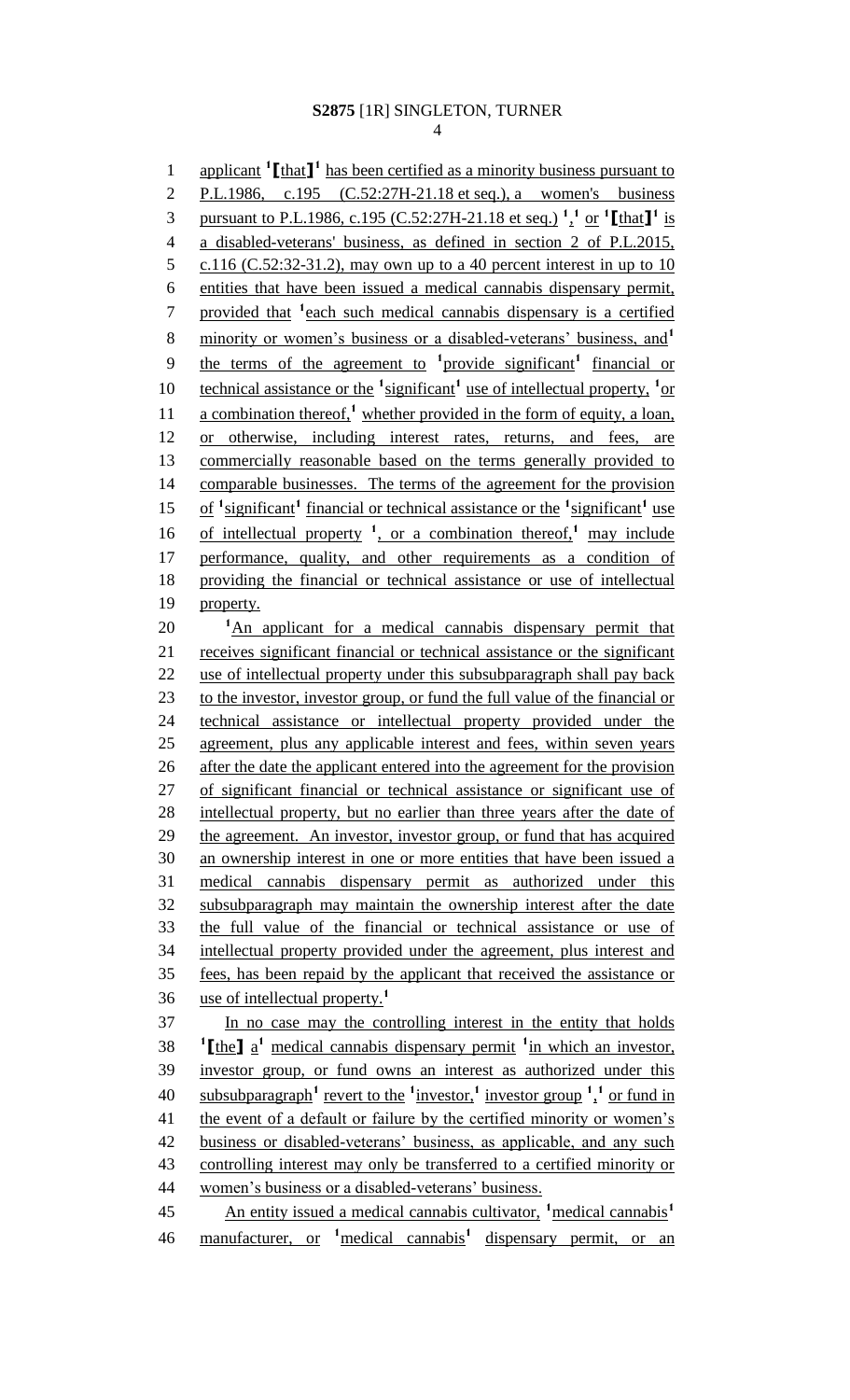1 individual associated with the ownership or management of the entity,

may participate in an investor group or a fund that meets the

3 requirements of this subsubparagraph <sup>1</sup>, provided that the entity's or

individual's interest in the investor group or the fund does not exceed

5 percent<sup> $\mathbf{I}^1$ </sup>.

 (e) No entity issued a medical cannabis cultivator, medical cannabis manufacturer, or medical cannabis dispensary permit may concurrently hold a clinical registrant permit issued pursuant to section 13 of P.L.2019, c.153 (C.24:6I-7.3), and no entity issued a clinical registrant permit pursuant to section 13 of P.L.2019, c.153 (C.24:6I- 7.3) may concurrently hold a medical cannabis cultivator permit, a medical cannabis manufacturer permit, or a medical cannabis dispensary permit.

 (f) Any medical cannabis dispensary permit holder may be approved by the commission to operate a medical cannabis consumption area, provided that the permit holder otherwise meets the requirements of section 28 of P.L.2019, c.153 (C.24:6I-21).

 (g) An alternative treatment center that was issued a permit prior to the effective date of P.L.2019, c.153 (C.24:6I-5.1 et al.), that was issued a permit after the effective date of P.L.2019, c.153 (C.24:6I-5.1 et al.) pursuant to an application submitted pursuant to a request for applications published in the New Jersey Register prior to the effective date of P.L.2019, c.153 (C.24:6I-5.1 et al.), or that was issued a permit after the effective date of P.L.2019, c.153 (C.24:6I-5.1 et al.) pursuant to an application submitted prior to the effective date of P.L.2019, c.153 (C.24:6I-5.1 et al.), shall be required to submit an attestation signed by a bona fide labor organization stating that the alternative treatment center has entered into a labor peace agreement with such bona fide labor organization no later than 100 days after the effective date of P.L.2019, c.153 (C.24:6I-5.1 et al.) or no later than 100 days after the date the alternative treatment center first opens, whichever date is later. The maintenance of a labor peace agreement with a bona fide labor organization shall be an ongoing material condition of maintaining the alternative treatment center's permit. The failure to submit an attestation as required pursuant to this subparagraph within 100 days after the effective date of P.L.2019, c.153 (C.24:6I-5.1 et al.) or within 100 days after the alternative treatment center first opens, as applicable, shall result in the suspension or revocation of the alternative treatment center's permit, provided that the commission may grant an extension to this deadline to the alternative treatment center based upon extenuating circumstances or for good cause shown.

 (3) The commission shall seek to ensure the availability of a sufficient number of medical cannabis cultivators, medical cannabis manufacturers, and medical cannabis dispensaries throughout the State, pursuant to need, including at least two each in the northern, central, and southern regions of the State. Medical cannabis cultivators, medical cannabis manufacturers, and medical cannabis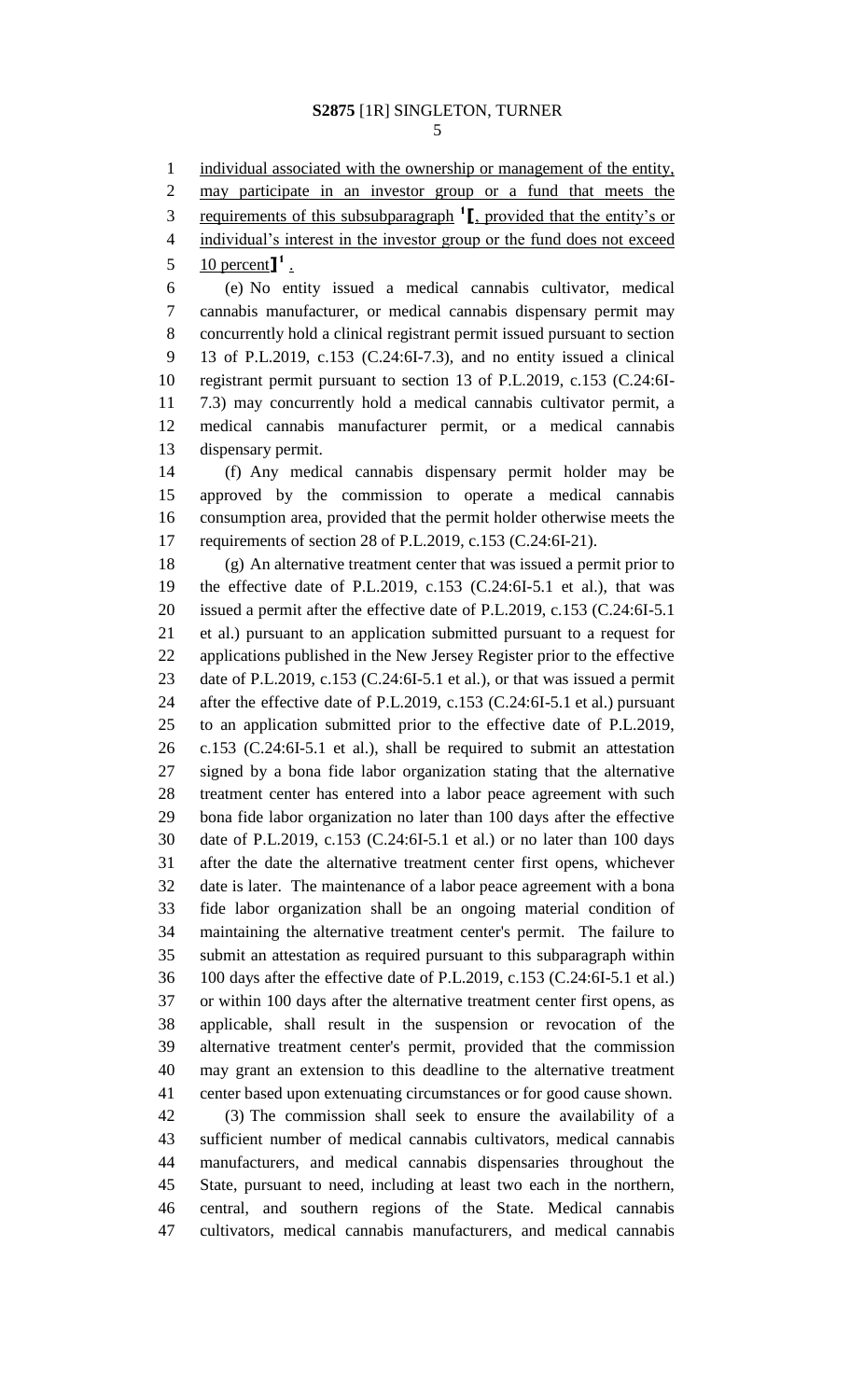dispensaries issued permits pursuant to this section may be nonprofit or for-profit entities.

 (4) The commission shall periodically evaluate whether the number of medical cannabis cultivator, medical cannabis manufacturer, and medical cannabis dispensary permits issued are sufficient to meet the needs of qualifying patients in the State, and shall make requests for applications and issue such additional permits as shall be necessary to meet those needs. The types of permits requested and issued, and the locations of any additional permits that are authorized, shall be in the discretion of the commission based on 11 the needs of qualifying patients in the State.

 (5) (a) A medical cannabis cultivator shall be authorized to: acquire a reasonable initial and ongoing inventory, as determined by the commission, of cannabis seeds or seedlings and paraphernalia; possess, cultivate, plant, grow, harvest, and package medical cannabis, including prerolled forms, for any authorized purpose, including, but not limited to, research purposes; and deliver, transfer, transport, distribute, supply, or sell medical cannabis and related supplies to any medical cannabis cultivator, medical cannabis manufacturer, medical cannabis dispensary, or clinical registrant in the State. In no case shall a medical cannabis cultivator operate or be located on land that is valued, assessed or taxed as an agricultural or horticultural use pursuant to the "Farmland Assessment Act of 1964," P.L.1964, c.48 (C.54:4-23.1 et seq.).

 (b) A medical cannabis manufacturer shall be authorized to: purchase or acquire medical cannabis from any medical cannabis cultivator, medical cannabis manufacturer, or clinical registrant in the State; possess and utilize medical cannabis in the manufacture, production, and creation of medical cannabis products; and deliver, transfer, transport, supply, or sell medical cannabis products and related supplies to any medical cannabis manufacturer, medical cannabis dispensary, or clinical registrant in the State.

 (c) A medical cannabis dispensary shall be authorized to: purchase or acquire medical cannabis from any medical cannabis cultivator, medical cannabis dispensary, or clinical registrant in the State and medical cannabis products and related supplies from any medical cannabis manufacturer, medical cannabis dispensary, or clinical registrant in the State; purchase or acquire paraphernalia from any legal source; and distribute, supply, sell, or dispense medical cannabis, medical cannabis products, paraphernalia, and related supplies to qualifying patients or their designated or institutional caregivers who are registered with the commission pursuant to section 4 of P.L.2009, c.307 (C.24:6I-4). A medical cannabis dispensary may furnish medical cannabis, medical cannabis products, paraphernalia, and related supplies to a medical cannabis handler for delivery to a registered qualifying patient, designated caregiver, or institutional caregiver consistent with the requirements of subsection i. of section 27 of P.L.2019, c.153 (C.24:6I-20).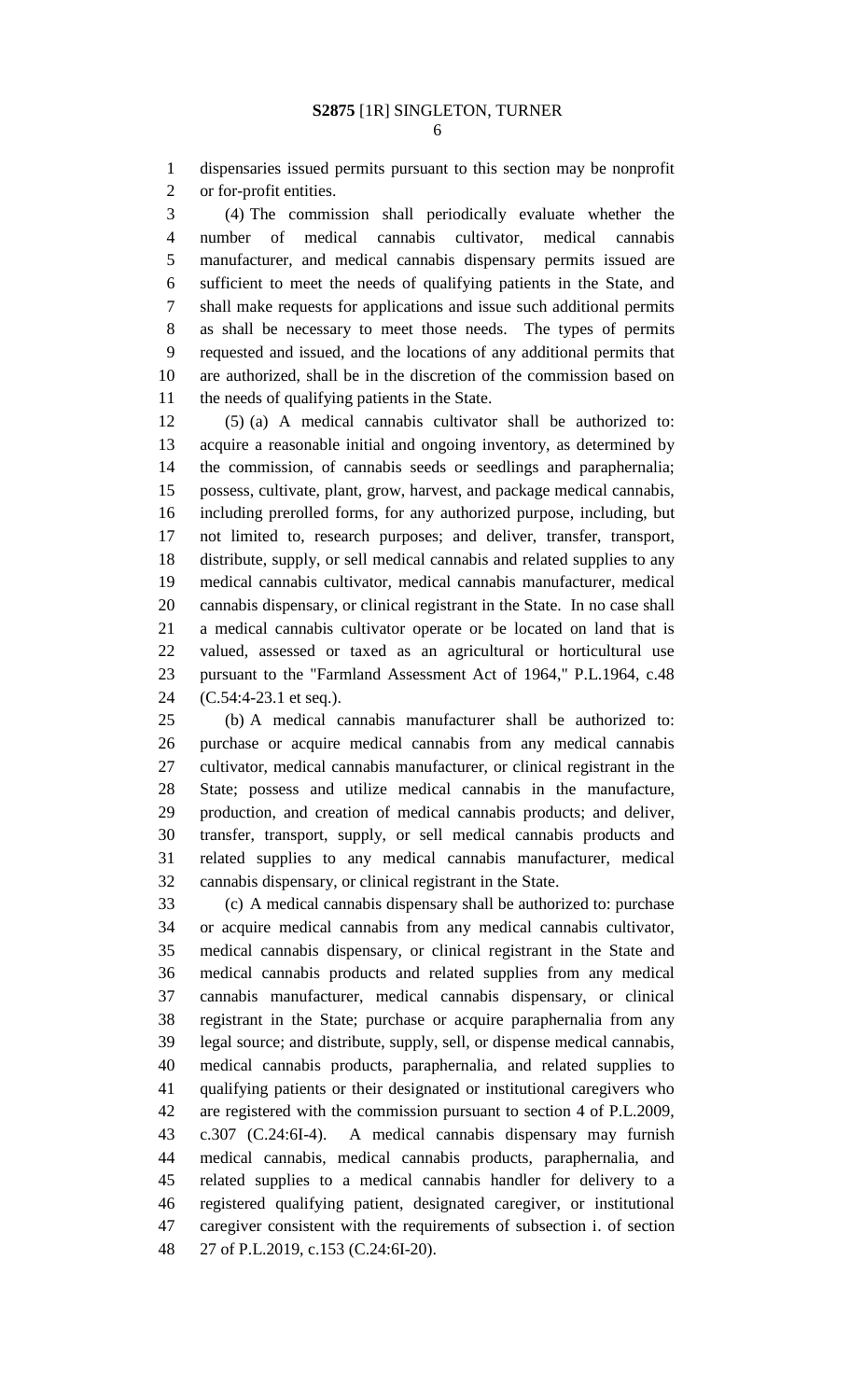(6) A medical cannabis cultivator shall not be limited in the number of strains of medical cannabis cultivated, and a medical cannabis manufacturer shall not be limited in the number or type of medical cannabis products manufactured, produced, or created. A medical cannabis manufacturer may package, and a medical cannabis dispensary may directly dispense medical cannabis and medical cannabis products to qualifying patients and their designated and institutional caregivers in any authorized form. Authorized forms shall include dried form, oral lozenges, topical formulations, transdermal form, sublingual form, tincture form, or edible form, or any other form as authorized by the commission. Edible form shall include pills, tablets, capsules, drops or syrups, oils, chewable forms, and any other form as authorized by the commission, except that the edible forms made available to minor patients shall be limited to forms that are medically appropriate for children, including pills, tablets, capsules, chewable forms, and drops, oils, syrups, and other liquids.

 (7) Nonprofit medical cannabis cultivators, medical cannabis manufacturers, and medical cannabis dispensaries need not be recognized as a 501(c)(3) organization by the federal Internal Revenue Service.

 b. The commission shall require that an applicant provide such information as the commission determines to be necessary pursuant to regulations adopted pursuant to P.L.2009, c.307 (C.24:6I-1 et al.).

 c. A person who has been convicted of a crime of the first, second, or third degree under New Jersey law or of a crime involving any controlled dangerous substance or controlled substance analog as set forth in chapter 35 of Title 2C of the New Jersey Statutes except paragraph (11) or (12) of subsection b. of N.J.S.2C:35-5, or paragraph (3) or (4) of subsection a. of N.J.S.2C:35-10, or any similar law of the United States or any other state shall not be issued a permit to operate as a medical cannabis cultivator, medical cannabis manufacturer, medical cannabis dispensary, or clinical registrant or be a director, officer, or employee of a medical cannabis cultivator, medical cannabis manufacturer, medical cannabis dispensary, or clinical registrant, unless such conviction occurred after the effective date of P.L.2009, c.307 (C.24:6I-1 et al.) and was for a violation of federal law relating to possession or sale of cannabis for conduct that is authorized under P.L.2009, c.307 (C.24:6I-1 et al.) or P.L.2015, c.158 (C.18A:40-12.22 et al.).

 d. (1) The commission shall require each applicant seeking a permit to operate as, to be a director, officer, or employee of, or to be a significantly involved person in, a medical cannabis cultivator, medical cannabis manufacturer, medical cannabis dispensary, or clinical registrant to undergo a criminal history record background check.

 Any individual seeking to become a director, officer, or employee of a medical cannabis cultivator, medical cannabis manufacturer, medical cannabis dispensary, or clinical registrant, after issuance of an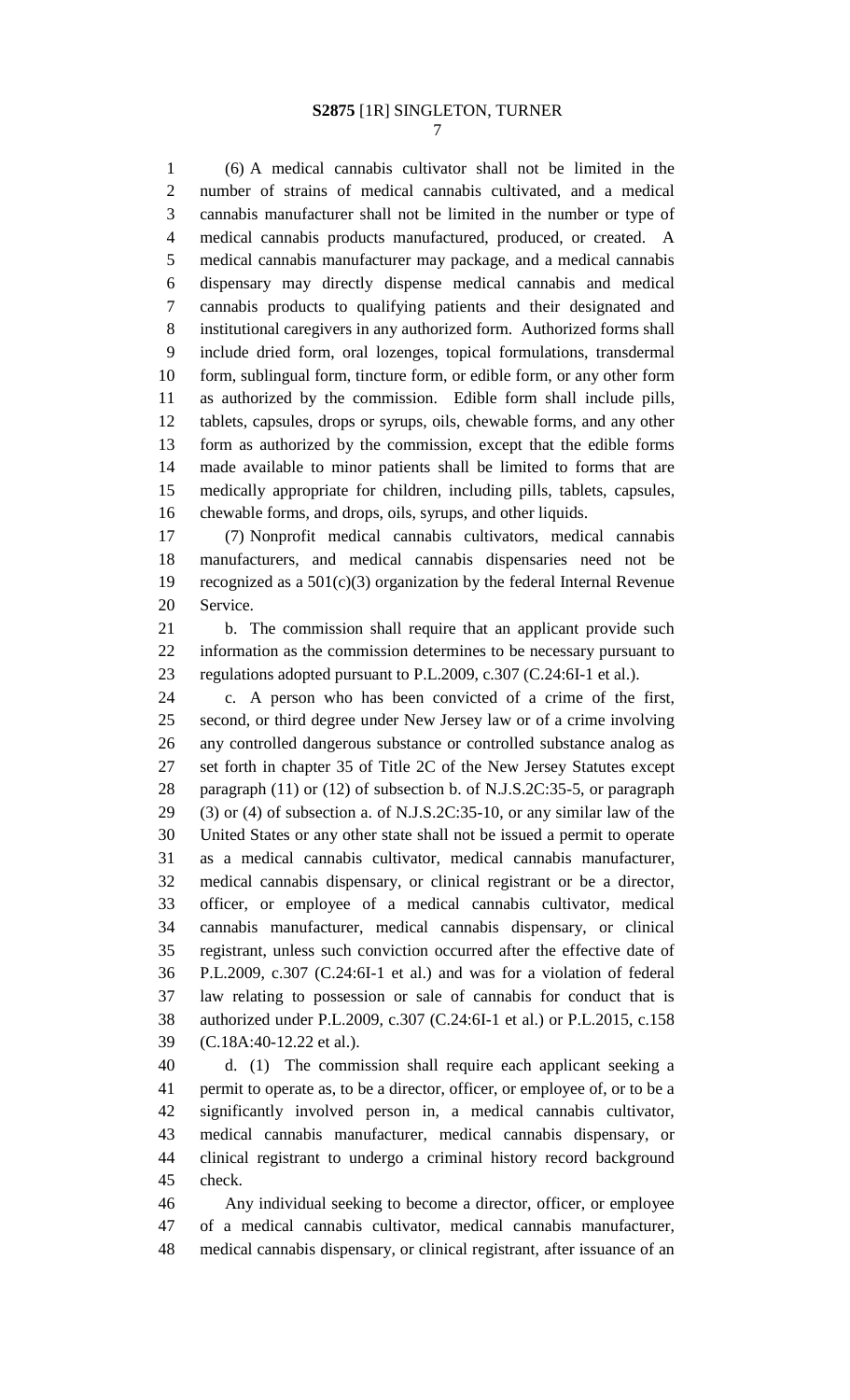initial permit shall notify the commission and shall complete a criminal history record background check and provide all information as may be required by the commission as a condition of assuming a position as director, officer, or employee of the permitted entity. An individual who incurs an investment interest or gains the authority to make controlling decisions in a permitted entity that makes the individual a significantly involved person shall notify the commission, complete a criminal history record background check, and provide all information as may be required by the commission no later than 30 days after the date the individual becomes a significantly involved person, or any permit issued to the individual or group of which the significantly involved person is a member shall be revoked and the individual or group shall be deemed ineligible to hold any ownership or investment interest in a medical cannabis cultivator, medical cannabis manufacturer, medical cannabis dispensary, or clinical registrant for a period of at least two years, commencing from the date of revocation, and for such additional period of time as the commission deems appropriate, based on the duration of the nondisclosure, the size of the individual's or group's investment interest in the permitted entity, the amount of profits, revenue, or income realized by the individual or group from the permitted entity during the period of nondisclosure, and whether the individual had a disqualifying conviction or would otherwise have been deemed ineligible to be a significantly involved person in a medical cannabis cultivator, medical cannabis manufacturer, medical cannabis dispensary, or clinical registrant.

 For purposes of this section, the term "applicant" shall include any owner, director, officer, or employee of, and any significantly involved person in, a medical cannabis cultivator, medical cannabis manufacturer, medical cannabis dispensary, or clinical registrant. The commission is authorized to exchange fingerprint data with and receive criminal history record background information from the Division of State Police and the Federal Bureau of Investigation consistent with the provisions of applicable federal and State laws, rules, and regulations. The Division of State Police shall forward criminal history record background information to the commission in a timely manner when requested pursuant to the provisions of this section.

 An applicant who is required to undergo a criminal history record background check pursuant to this section shall submit to being fingerprinted in accordance with applicable State and federal laws, rules, and regulations. No check of criminal history record background information shall be performed pursuant to this section unless the applicant has furnished the applicant's written consent to that check. An applicant who is required to undergo a criminal history record background check pursuant to this section who refuses to consent to, or cooperate in, the securing of a check of criminal history record background information shall not be considered for a permit to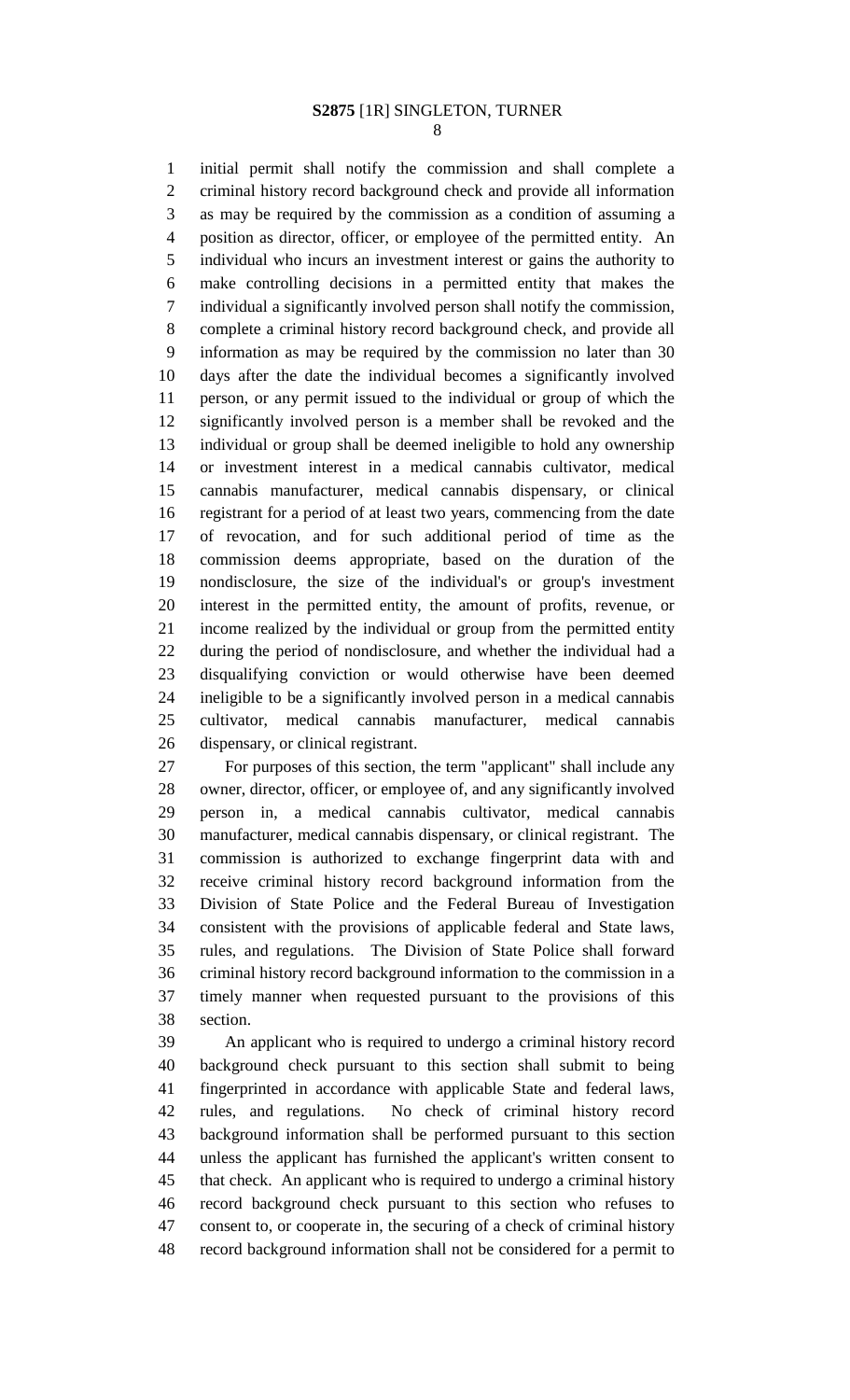operate, or authorization to be employed at or to be a significantly involved person in, a medical cannabis cultivator, medical cannabis manufacturer, medical cannabis dispensary, or clinical registrant. An applicant shall bear the cost for the criminal history record background check, including all costs of administering and processing the check.

 (2) The commission shall not approve an applicant for a permit to operate, or authorization to be employed at or to be a significantly involved person in, a medical cannabis cultivator, medical cannabis manufacturer, medical cannabis dispensary, or clinical registrant if the criminal history record background information of the applicant reveals a disqualifying conviction as set forth in subsection c. of this section.

 (3) Upon receipt of the criminal history record background information from the Division of State Police and the Federal Bureau of Investigation, the commission shall provide written notification to the applicant of the applicant's qualification for or disqualification for a permit to operate or be a director, officer, or employee of, or a significantly involved person in, a medical cannabis cultivator, medical cannabis manufacturer, medical cannabis dispensary, or clinical registrant.

 If the applicant is disqualified because of a disqualifying conviction pursuant to the provisions of this section, the conviction that constitutes the basis for the disqualification shall be identified in 24 the written notice.

 (4) The Division of State Police shall promptly notify the commission in the event that an individual who was the subject of a criminal history record background check conducted pursuant to this section is convicted of a crime or offense in this State after the date the background check was performed. Upon receipt of that notification, the commission shall make a determination regarding the continued eligibility to operate or be a director, officer, or employee of, or a significantly involved person in, a medical cannabis cultivator, medical cannabis manufacturer, medical cannabis dispensary, or clinical registrant.

 (5) Notwithstanding the provisions of subsection c. of this section to the contrary, the commission may offer provisional authority for an applicant to be an owner, director, officer, or employee of, or a significantly involved person in, a medical cannabis cultivator, medical cannabis manufacturer, medical cannabis dispensary, or clinical registrant for a period not to exceed three months if the applicant submits to the commission a sworn statement attesting that the person has not been convicted of any disqualifying conviction pursuant to this section.

 (6) Notwithstanding the provisions of subsection c. of this section to the contrary, no applicant to be an owner, director, officer, or employee of, or a significantly involved person in, a medical cannabis cultivator, medical cannabis manufacturer, medical cannabis dispensary, or clinical registrant shall be disqualified on the basis of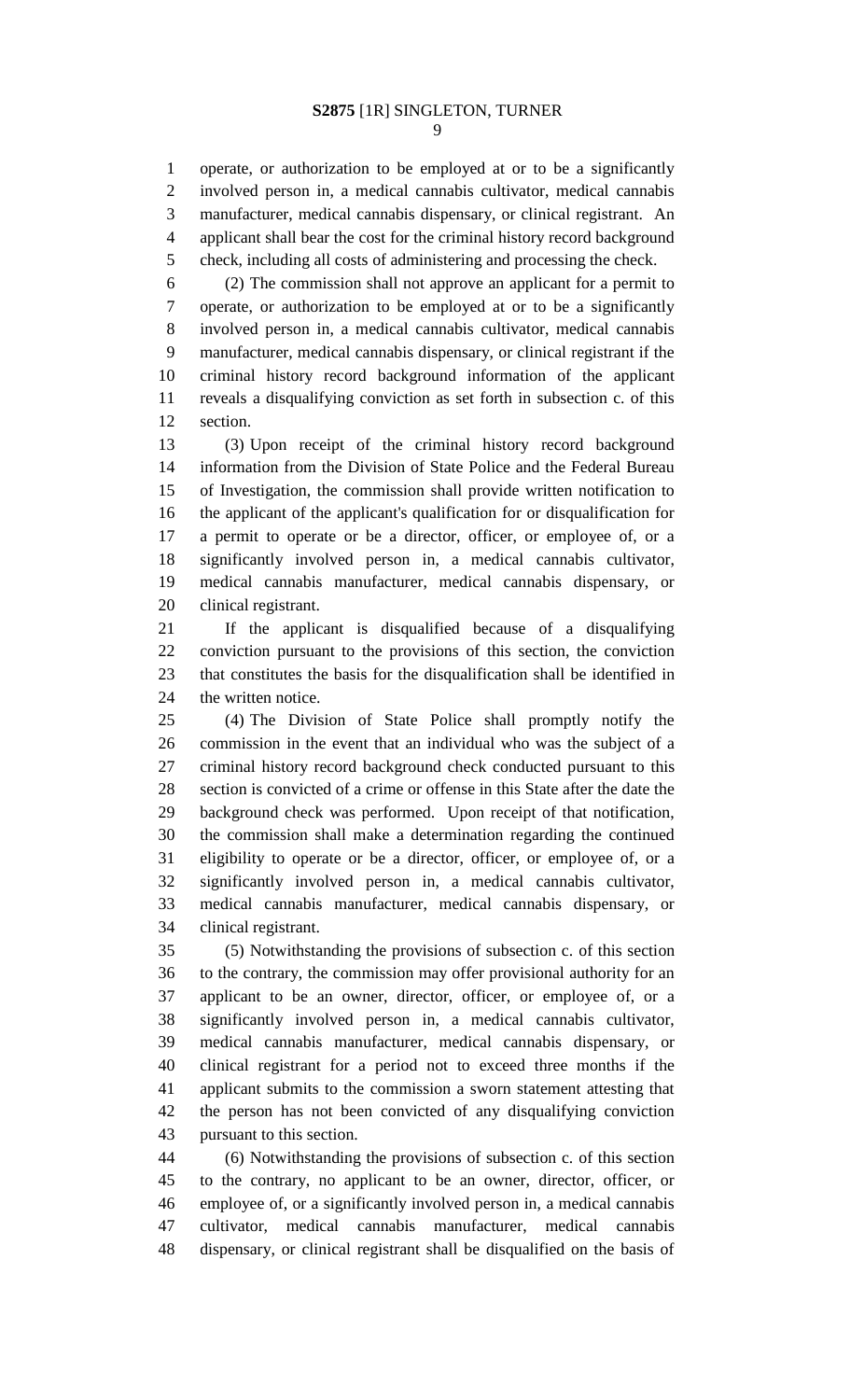any conviction disclosed by a criminal history record background check conducted pursuant to this section if the individual has affirmatively demonstrated to the commission clear and convincing evidence of rehabilitation. In determining whether clear and convincing evidence of rehabilitation has been demonstrated, the following factors shall be considered:

 (a) the nature and responsibility of the position which the convicted individual would hold, has held, or currently holds;

(b) the nature and seriousness of the crime or offense;

(c) the circumstances under which the crime or offense occurred;

11 (d) the date of the crime or offense;

 (e) the age of the individual when the crime or offense was committed;

 (f) whether the crime or offense was an isolated or repeated incident;

 (g) any social conditions which may have contributed to the commission of the crime or offense; and

 (h) any evidence of rehabilitation, including good conduct in prison or in the community, counseling or psychiatric treatment received, acquisition of additional academic or vocational schooling, successful participation in correctional work-release programs, or the recommendation of those who have had the individual under their supervision.

 e. The commission shall issue a permit to operate or be an owner, director, officer, or employee of, or a significantly involved person in, a medical cannabis cultivator, medical cannabis manufacturer, or medical cannabis dispensary if the commission finds that issuing such a permit would be consistent with the purposes of P.L.2009, c.307 (C.24:6I-1 et al.) and the requirements of this section and section 11 of P.L.2019, c.153 (C.24:6I-7.1) are met. The denial of an application shall be considered a final agency decision, subject to review by the Appellate Division of the Superior Court. A permit to operate a medical cannabis cultivator, medical cannabis manufacturer, or medical cannabis dispensary issued on or after the effective date of P.L.2019, c.153 (C.24:6I-5.1 et al.) shall be valid for one year and shall be renewable annually.

 f. A person who has been issued a permit pursuant to this section or a clinical registrant permit pursuant to section 13 of P.L.2019, c.153 (C.24:6I-7.3) shall display the permit at the front entrance to the premises of the permitted facility at all times when the facility is engaged in conduct authorized pursuant to P.L.2009, c.307 (C.24:6I-1 et al.) involving medical cannabis, including, but not limited to, the cultivating, manufacturing, or dispensing of medical cannabis.

 g. A medical cannabis cultivator, medical cannabis manufacturer, medical cannabis dispensary, or clinical registrant shall report any change in information to the commission not later than 10 days after such change, or the permit shall be deemed null and void.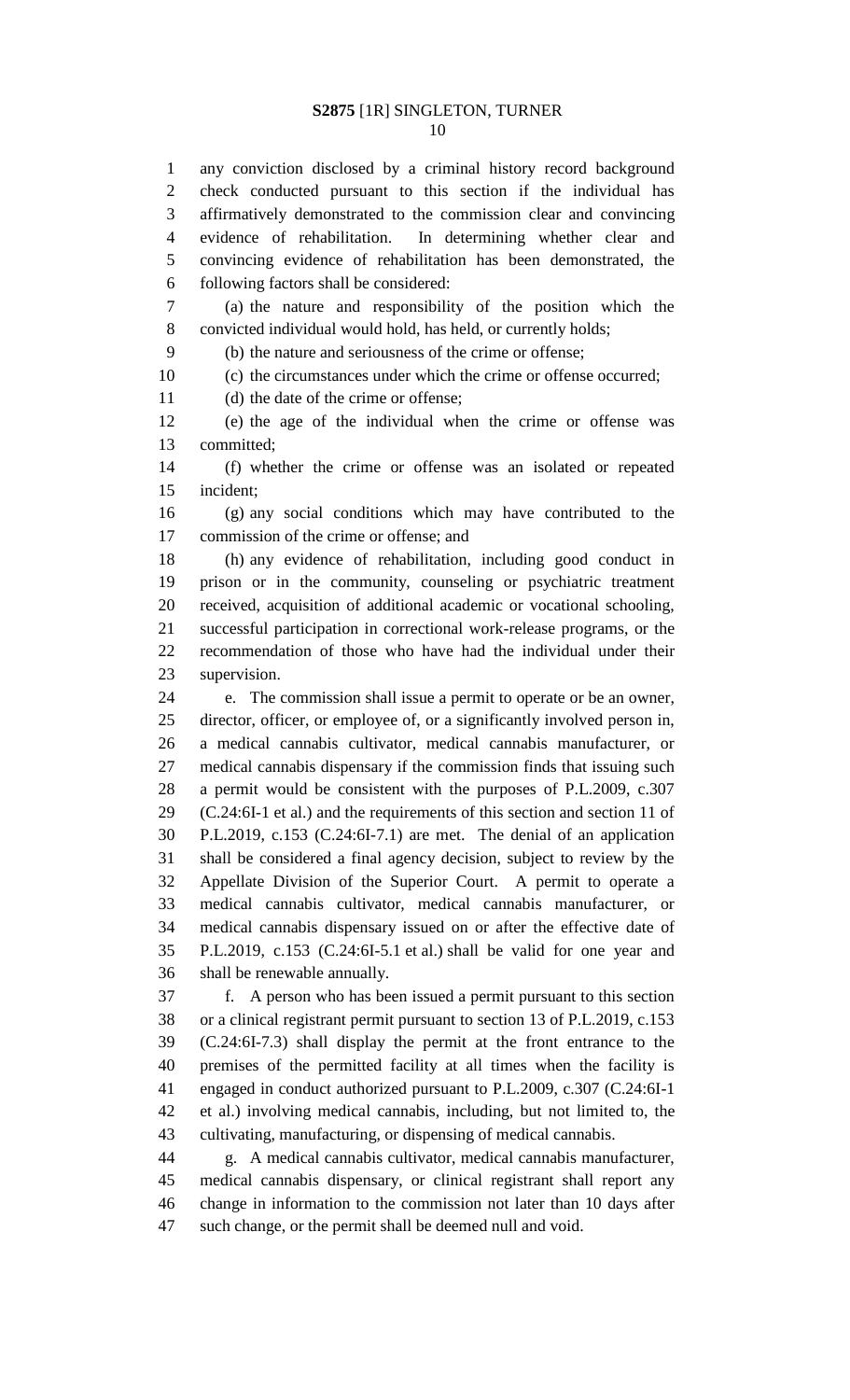h. Each medical cannabis dispensary and clinical registrant shall maintain and make available on its Internet website, if any, a standard price list that shall apply to all medical cannabis, medical cannabis products, and related supplies and paraphernalia sold or dispensed by the medical cannabis dispensary or clinical registrant, which prices shall be reasonable and consistent with the actual costs incurred by the medical cannabis dispensary or clinical registrant in connection with acquiring and selling, transferring, or dispensing the medical cannabis or medical cannabis product and related supplies and paraphernalia. The prices charged by the medical cannabis dispensary or clinical registrant shall not deviate from the prices indicated on the entity's current price list, provided that a price list maintained by a medical cannabis dispensary or clinical registrant may allow for medical cannabis to be made available at a reduced price or without charge to qualifying patients who have a demonstrated financial hardship, as that term shall be defined by the commission by regulation. A price list required pursuant to this subsection may be revised no more than once per month, and each medical cannabis dispensary and clinical registrant shall be responsible for ensuring that the commission has a copy of the facility's current price list. A medical cannabis dispensary or clinical registrant shall be liable to a civil penalty of \$1,000 for each sale that occurs at a price that deviates from the entity's current price list, and to a civil penalty of \$10,000 for each week during which the entity's current price list is not on file with the commission. Any civil penalties collected by the commission pursuant to this section shall be used by the commission for the purposes of administering the State medical cannabis program.

### i. The commission shall adopt regulations to:

 (1) require such written documentation of each delivery or dispensation of cannabis to, and pickup of cannabis for, a registered qualifying patient, including the date and amount dispensed, and, in the case of delivery, the date and times the delivery commenced and was completed, the address where the medical cannabis was delivered, the name of the patient or caregiver to whom the medical cannabis was delivered, and the name, handler certification number, and delivery certification number of the medical cannabis handler who performed the delivery, to be maintained in the records of the medical cannabis dispensary or clinical registrant, as the commission determines necessary to ensure effective documentation of the operations of each medical cannabis dispensary or clinical registrant;

 (2) monitor, oversee, and investigate all activities performed by medical cannabis cultivators, medical cannabis manufacturers, medical cannabis dispensaries, and clinical registrants;

 (3) ensure adequate security of all facilities 24 hours per day and security of all delivery methods to registered qualifying patients; and

 (4) establish thresholds for administrative action to be taken against a medical cannabis cultivator, medical cannabis manufacturer, medical cannabis dispensary, or clinical registrant and its employees,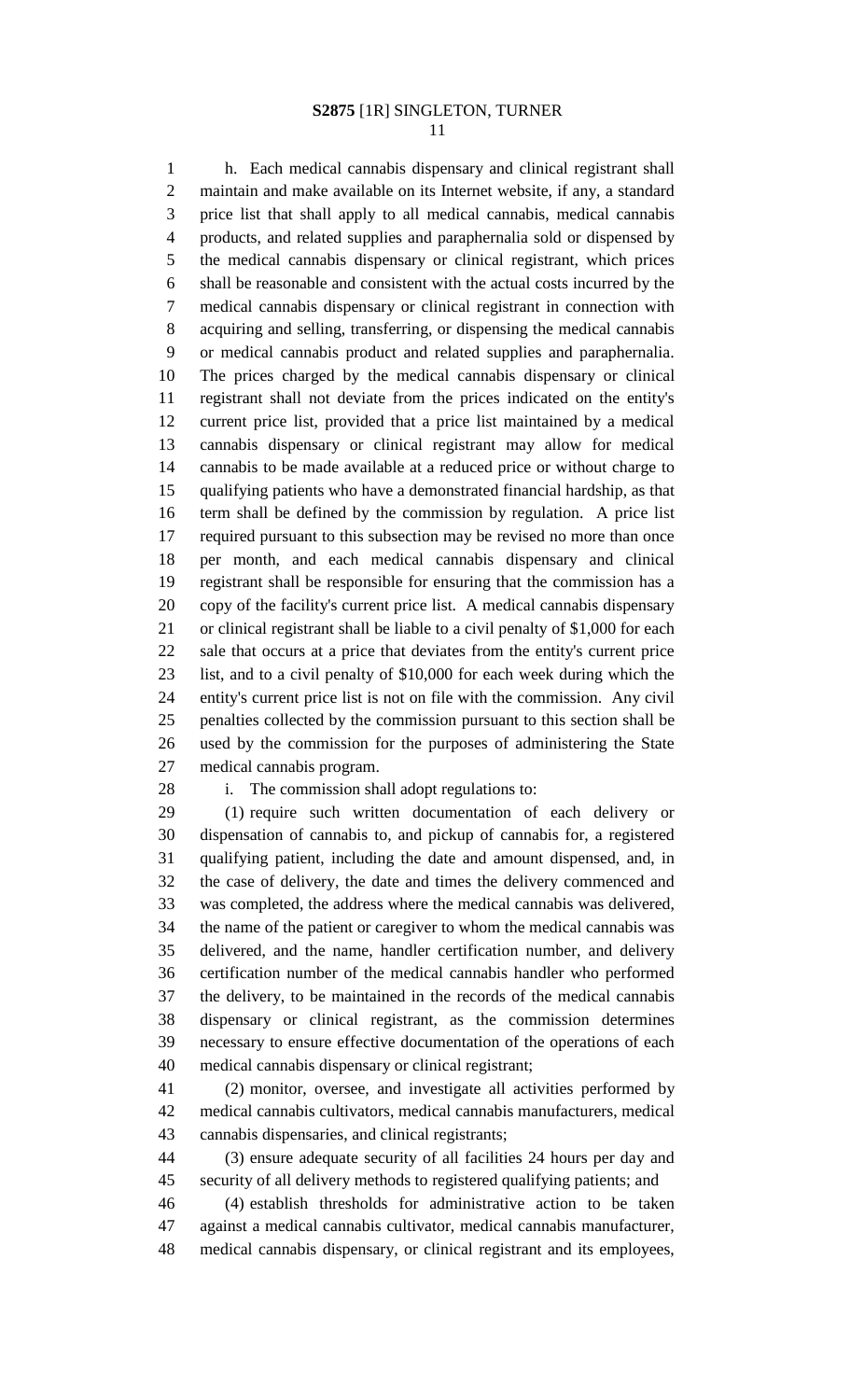officers, investors, directors, or governing board pursuant to subsection m. of this section, including, but not limited to, specific penalties or disciplinary actions that may be imposed in a summary proceeding.

 j. (1) Each medical cannabis cultivator, medical cannabis manufacturer, medical cannabis dispensary, and clinical registrant shall require the owners, directors, officers, and employees at the permitted facility to complete at least eight hours of ongoing training each calendar year. The training shall be tailored to the roles and responsibilities of the individual's job function, and shall include training on confidentiality and such other topics as shall be required by the commission.

 (2) Each medical cannabis dispensary and clinical registrant shall consider whether to make interpreter services available to the population served, including for individuals with a visual or hearing impairment. The commission shall provide assistance to any medical cannabis dispensary or clinical registrant that seeks to provide such services in locating appropriate interpreter resources. A medical cannabis dispensary or clinical registrant shall assume the cost of providing interpreter services pursuant to this subsection.

21 k. (1) The first six alternative treatment centers issued permits following the effective date of P.L.2009, c.307 (C.24:6I-1 et al.) shall be authorized to sell or transfer such permit and other assets to a for- profit entity, provided that: the sale or transfer is approved by the commission; each owner, director, officer, and employee of, and significantly involved person in, the entity seeking to purchase or receive the transfer of the permit, undergoes a criminal history record background check pursuant to subsection d. of this section, provided that nothing in this subsection shall be construed to require any individual to undergo a criminal history record background check if the individual would otherwise be exempt from undergoing a criminal history record background check pursuant to subsection d. of this section; the commission finds that the sale or transfer of the permit would be consistent with the purposes of P.L.2009, c.307 (C.24:6I-1 et al.); and no such sale or transfer shall be authorized more than one year after the effective date of P.L.2019, c.153 (C.24:6I-5.1 et al.). The sale or transfer of a permit pursuant to this subsection shall not be subject to the requirements of the "New Jersey Nonprofit Corporation Act," N.J.S.15A:1-1 et seq., provided that, prior to or at the time of the sale or transfer, all debts and obligations of the nonprofit entity are either paid in full or assumed by the for-profit entity purchasing or acquiring the permit, or a reserve fund is established for the purpose of paying in full the debts and obligations of the nonprofit entity, and the for-profit entity pays the full value of all assets held by the nonprofit entity, as reflected on the nonprofit entity's balance sheet, in addition to the agreed-upon price for the sale or transfer of the entity's alternative treatment center permit. Until such time as the members of the Cannabis Regulatory Commission are appointed and the